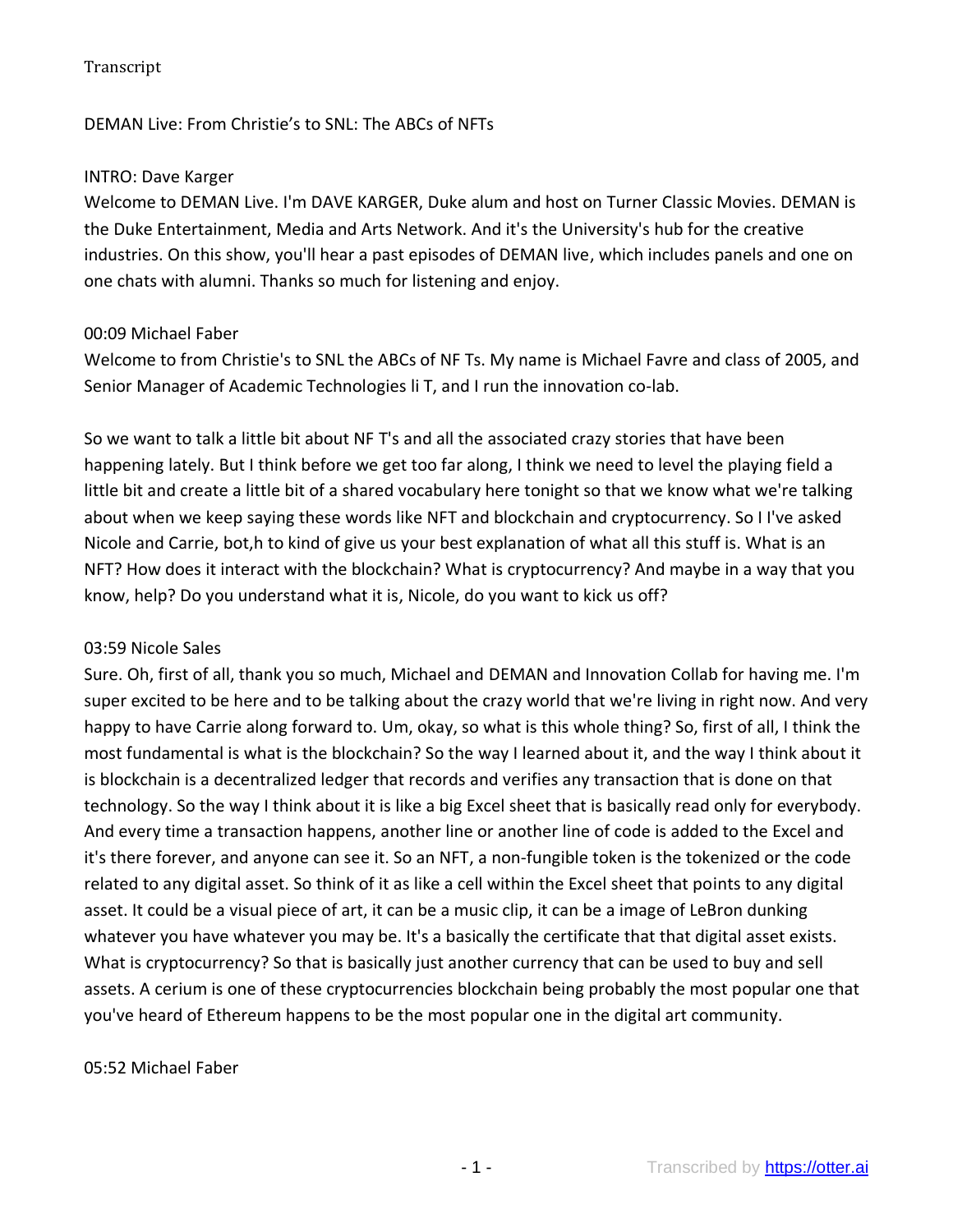Carrie, you want to take a crack at what it means for you are other ways of thinking about this from an artist perspective?

### 05:58 Carrie Able

Yeah, for sure. I mean, I thought that was such a great and succinct explanation. From Nicole, I'll I'll just touch on from like, the artists perspective, why the Ethereum is the most exciting aspect. From an art historical standpoint, with Ethereum, it's providing a way to track the initial minting of the piece, it's a way to, you know, see the provenance. So the art historians I've talked to get really excited about that, because we'll make it in the future much easier for them on and it also creates a way for artists to get on, you know, residual payments, for if their work sells in the future for percentage with something called smart contracts. So I think that's why Ethereum has been the most popular because it has all these other elements that are super, just wonderful for artists, not just like visual artists, but also musicians on to, you know, create, and and get paid for the work that they that they create digitally.

### 07:06 Michael Faber

Thanks. Yeah, I think that getting an understanding of blockchain is really, something takes a little bit of wrapping your head around like, and one of the ways I've heard of it is that, you know, Ethereum is like money that you can transfer to people, but it has code attached to it, or like, instead of the memo line of a check where you can just write like, this is for, you know, paying for my child care. It could be a full program that is written on their, like actual code. And that code can include the metadata about what is the image, where does it live, who bought it, who owns it, and that goes, in this token, this non fungible token that cannot be changed or exchanged for something else into the blockchain forever. For people to always be able to reference and check back and validate. So okay, so we have an understanding of those words. The other word that we've said a couple times is Beeple. So Nicole, what is it people?

#### 08:00 Nicole Sales

Sure, so Beeple is an artist, otherwise known as Mike Winkelmann. He is he's the one that created these everydays, which Christie's sold in early March. And what the work was, was every day for 13 years, he created a digital artwork. And then this was a collage of all of them sold together as one work one NFT. He since he's been doing this for so long, he has a lot of followers, either a lot of younger or more emerging digital artists that follow him and really respect him. So it was great to be able to present this masterpiece, kind of as the first real digital art work ever sold at a major auction house.

#### 08:47 Michael Faber

So you're at Christie's, tell us a little bit about what your role was in that process, how you ended up facilitating the sale, how Christie's got the sale, I mean, what went on under the under the hood at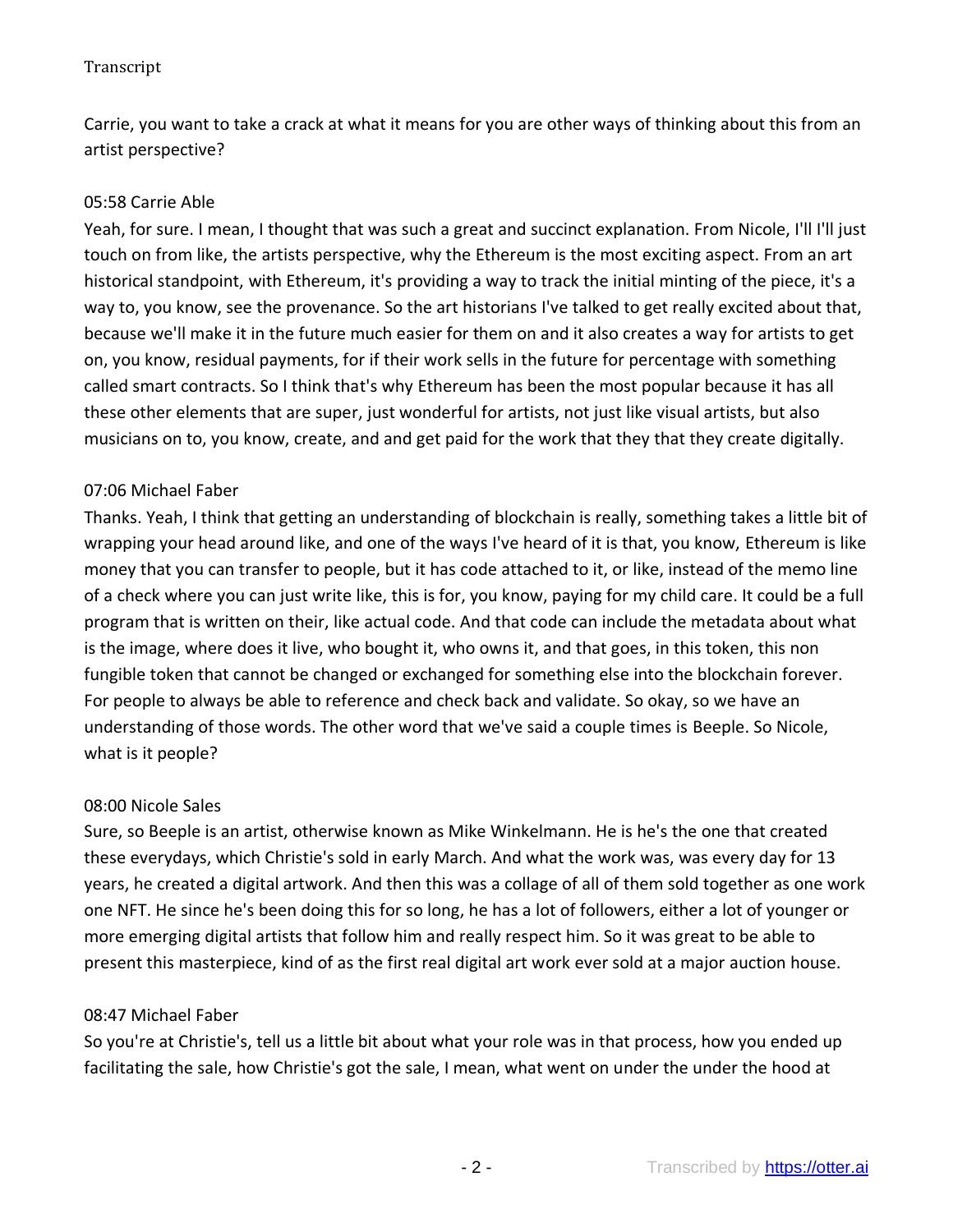Christie's to kind of, you know, change the mindset of a traditional art gatekeeper to say we're gonna sell a JPEG, and we're gonna put it up for auction at Christie's.

### 09:08 Nicole Sales

Sure, so I A little about me first, I am the Business Manager for among other things, all of our online sales for contemporary art. So we, we Christie's had sold in October, a Robert Alice work, which was a physical physical painting on the wall that actually had an NFT component. So basically, just the tokenized certificate related to the physical painting. So that sparked some interest among the digital art community, including makers place which is a platform for artists to sell their and FTS director collectors. They reached out to Christie's to my colleague, Megan, and she really worked to pitch this to the team and as the business manager of the sale and then Noah who I worked very closely with, as the Head of our online sales, we really took it took it full speed ahead. And we really had no idea that it was going to gain so much traction. Honestly, it was we have a very small, scrappy online sales team. So you know, putting this up, no one really kind of blinked an eye to be honest. And then, you know, bidding, you know, as you call saw, really skyrocketed, and the rest of the company got very involved. And, you know, in a really good way, we had a ton of support, everyone is really, really behind this movement. I think Christie's in general really believes in NFT's really believes in digital art, the way I think about it is just another medium in art history. So I think people are going to look back on 2021 and say, you know, this is when Oh, digital art really started the same way. You, You look back and say, Oh, the Impressionist movement was, you know, in the late 1800s, you know, whatever it may be. So, I think this is a real turning point for the medium.

# 11:04 Michael Faber

Carrie, as an as an artist who is involved in the intersection of traditional art as well as modern technology infused art and some of the crypto blockchain focused stuff, how has this check, this, you know, massive big first time NFT sale through Christie's affected both the art world at large as well as you know, your own experiences in our world?

# 11:32 Carrie Able

Yeah, I, I, it's, it's, I think, like Nicole said, I second that, I think that, um, just just bravo to her and her team, this will be remembered as a historical moment, hundreds of years from now really legitimizing digital art as something that is valuable and collectible and important and important in the canon of art history. And, you know, for myself, I mean, I've been doing new media art for since like, 2016. And it's just, it's really the only places that were interested, really are nonprofits or museums, or like experimental spaces, because there really were just such a limited way of being able to sell it.

So there's, there's this whole, you know, section of artists that are now seeing that there's a way that their work will actually be valued. And I think the first time I heard the word and like 2017, we started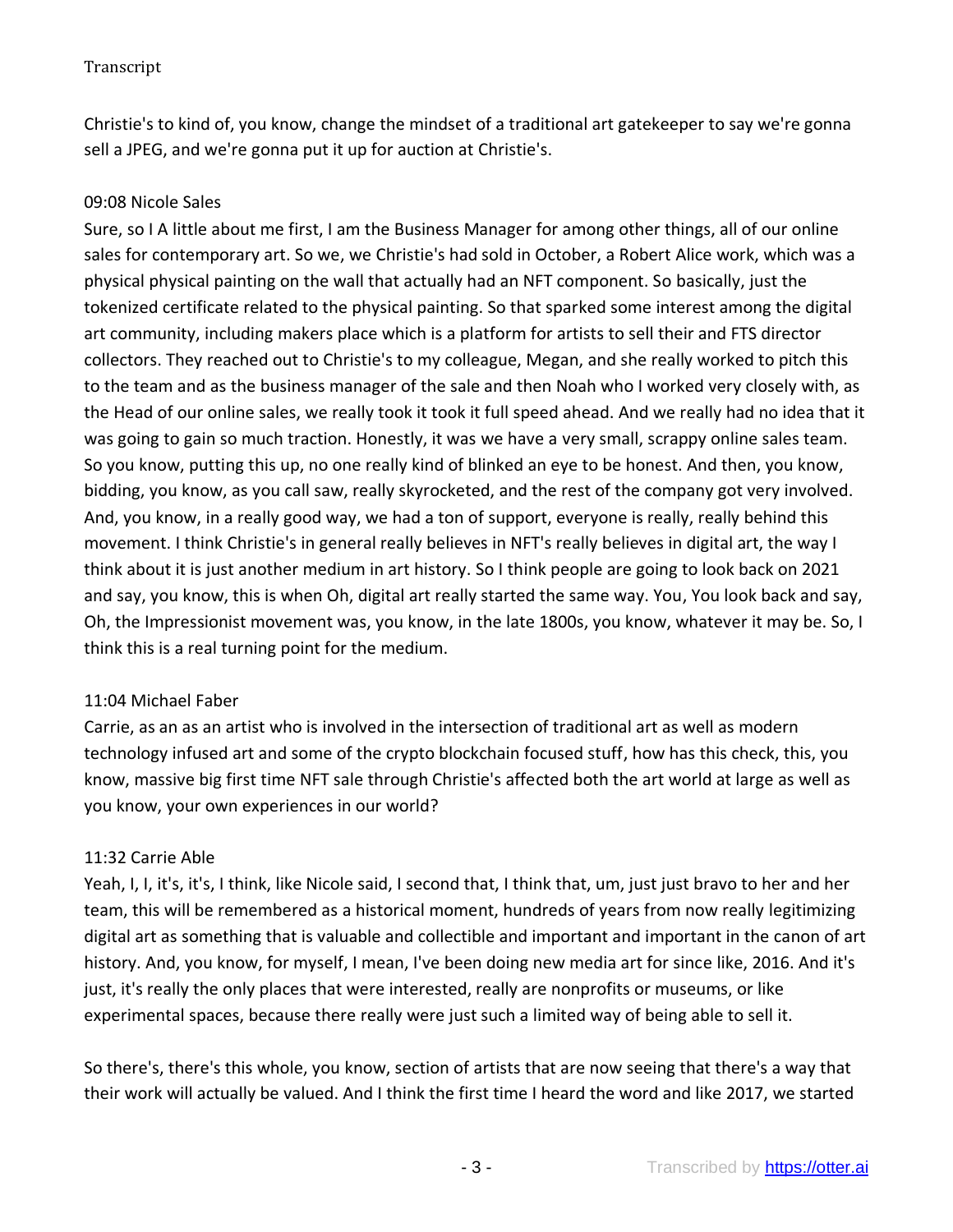talking about in the sort of crypto VR space, the idea of digital scarcity. And they were like, that's what we need, we need somehow like to create something that is unique and digitally unique digital scarcity and, and, and then the next year 2018, everything crashed. And so I think everybody got kind of scared of blockchain, Bitcoin, Ethereum. Because it just all, you know, went up and down. Um, and so it's really cool to see, you know, it coming back again, from some of those initial conversations four years ago, and it's really, it's really changed and the fact that people that used to say, well, you know, we're not interested in showing that or whatever, you know, there's now I, I'm having trouble figuring out who says, show this with because it's, like, so many offers. So, and I know that's directly because of what Nicole and her team did, because they they validated this medium, and I've seen it happen with so my so I can't assert enough like, like, awesome job, Nicole, like, and we're gonna remember this forever. So..

# 13:33 Michael Faber

That that idea of digital scarcity, I think is really interesting. And I think that's one of the core like, fundamental concepts of what's going on here, right? Because digital art has this double-edged blessing and curse, right? It's, it's when you create something that is digital by nature, one of the core features of that thing is that it is duplicatable, right. And that is like a very freeing and democratizing thing to do if you're putting digital art out into the world. And so the problem then is, then the artist can't really sort of find any way to make a living off of that, because anyone can just take that Instagram post or take that piece of music that they created. And, and we obviously saw a lot of that with, like Spotify, you know, like, the amount of money that artists make on Spotify is, is hilariously small. So, but, you know, the flip side of that, of course, is that you're we're now kind of re empowering some of the gatekeepers of the art world, right.

And so again, Carrie back to you again, is, are we kind of just taking away that one thing about digital art that anyone can access it that anyone can, you know, experience it by creating these NF T's and sort of focusing on them as the product as opposed to these infinitely duplicable experiences that people can get just by looking at a JPEG or experiencing some piece of digital art?

# 14:58 Carrie Able

Do you mean are we taking a way, um, like the accessibility of it is that what you mean?

Michael Faber Yeah.

# 15:04 Carrie Able

Well, so I think one of my favorite examples for this is to think about, you know, the Mona Lisa and, and so many people have seen it, not as many people have seen the real one. And but, you know,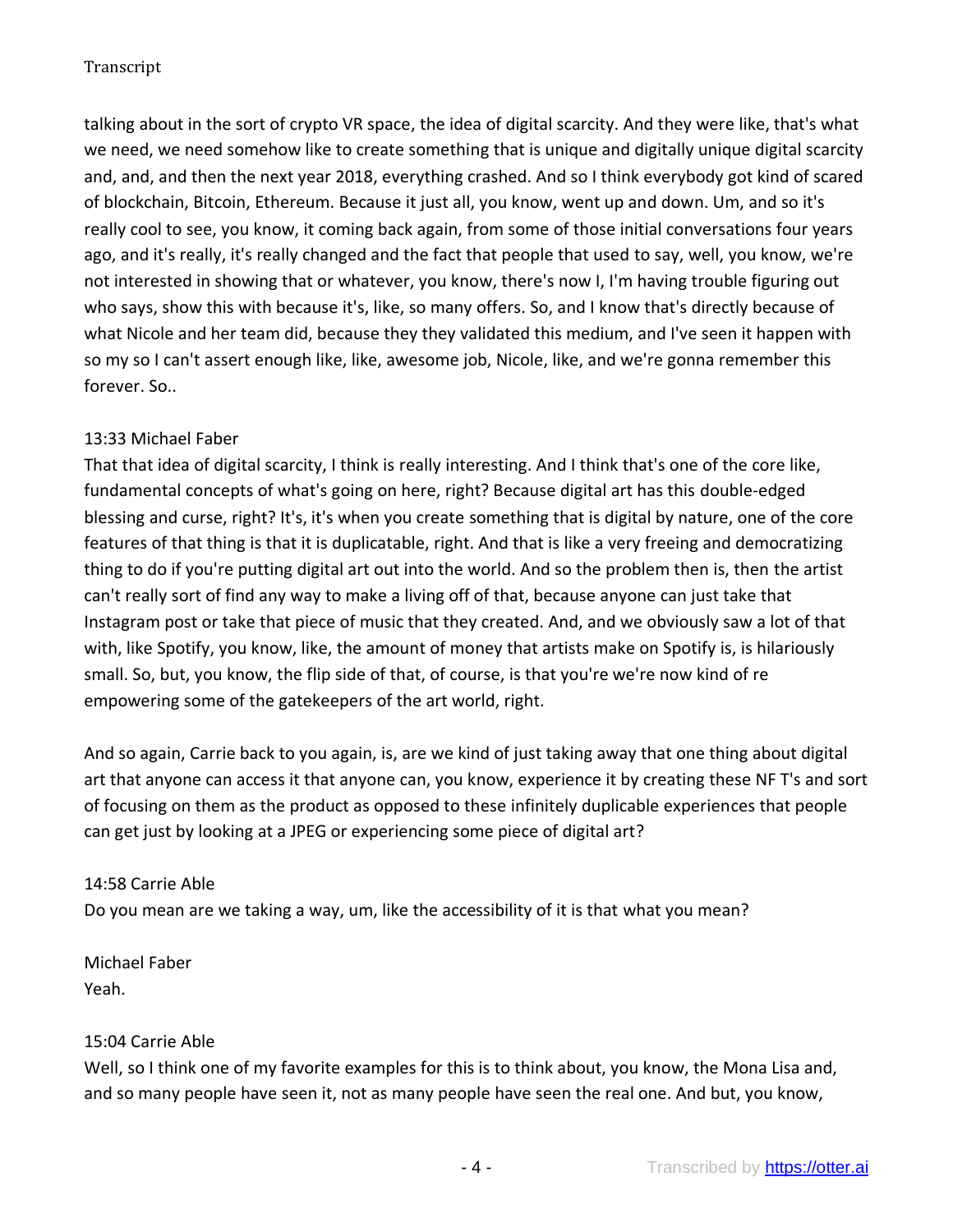there's still access to that image, right, but only, you know, but there's only one unique work. So the fact that something that's a digitally native practice, they're the ones deciding this is the unique one. So that doesn't mean that other people aren't gonna see it, like a copy of it. That just means that just like the Mona Lisa, only, only one person owns the original. And so you know, somebody could make a copy of like a almost exact copy in the same medium. And that still wouldn't be as valuable, right? Because that wasn't the intention of the original artist. So I think that's that's exactly how, you know, we're looking at this now that the artist is created, they're minting a certain file a certain a certain piece, and that's the original. So I think that's what makes it confusing is that the digitally native practices, and we have to, like, diffuse this idea of that, if it is digital, that it's replica like easily, you know, replicated.

# 16:14 Michael Faber

It's the Mona Lisa, at The Louvre. The Louvre has it, versus the the one you can buy at the gift shop on the way out in a poster tube, right, it's still the same image. But that one's not priceless. The way that the one in The Louvre is because that's the original one. And that's the kind of analog to NFT's that I think is really helpful to think about. It's like, it's the one that is minted, it's the one that has the the the plaque on the wall that says on loan from the Nasher Collection is this piece of work, versus the copy that you can get at the gift shop or wherever in a book or something like that.

So Nicole, what have been some of the responses from collectors, galleries, museums, obviously, people is not without his own controversy, to have his work be the first, you know, comes up with a lot of implications of that. What has been the sort of reaction post sale in your world?

# 17:18 Nicole Sales

Yeah, sure. So I think, you know, I think in general, most traditional collectors are just genuinely interested to learn about this. I think if you're, you know, really interested in collecting contemporary art, you are interested in the next big movement and the next thing that you want to get involved in. So kind of like I said before, this is really just like another medium and another collecting category. We've seen overwhelming support from our traditional collectors, institutions, gallerists. And, you know, Christie's hosted an NFT 101 panel, and we had 1000s of people, you know, show up for our existing clients. And I think it's really a testament to people just being super curious about this space and really wanting to get involved.

You know, it's not without its controversy, I think, when people don't understand something, it's very quick to jump to, you know, the naysayers. So I think those are definitely out there. But I think those are out there when any new movement when any new movement started. So I mean, you look back to the canons of art history, and this is not new. It's I honestly, I mean, if anything really stuck in of any art movement really stuck. Well, they had, they had its fair share of controversy at the start. So I think it's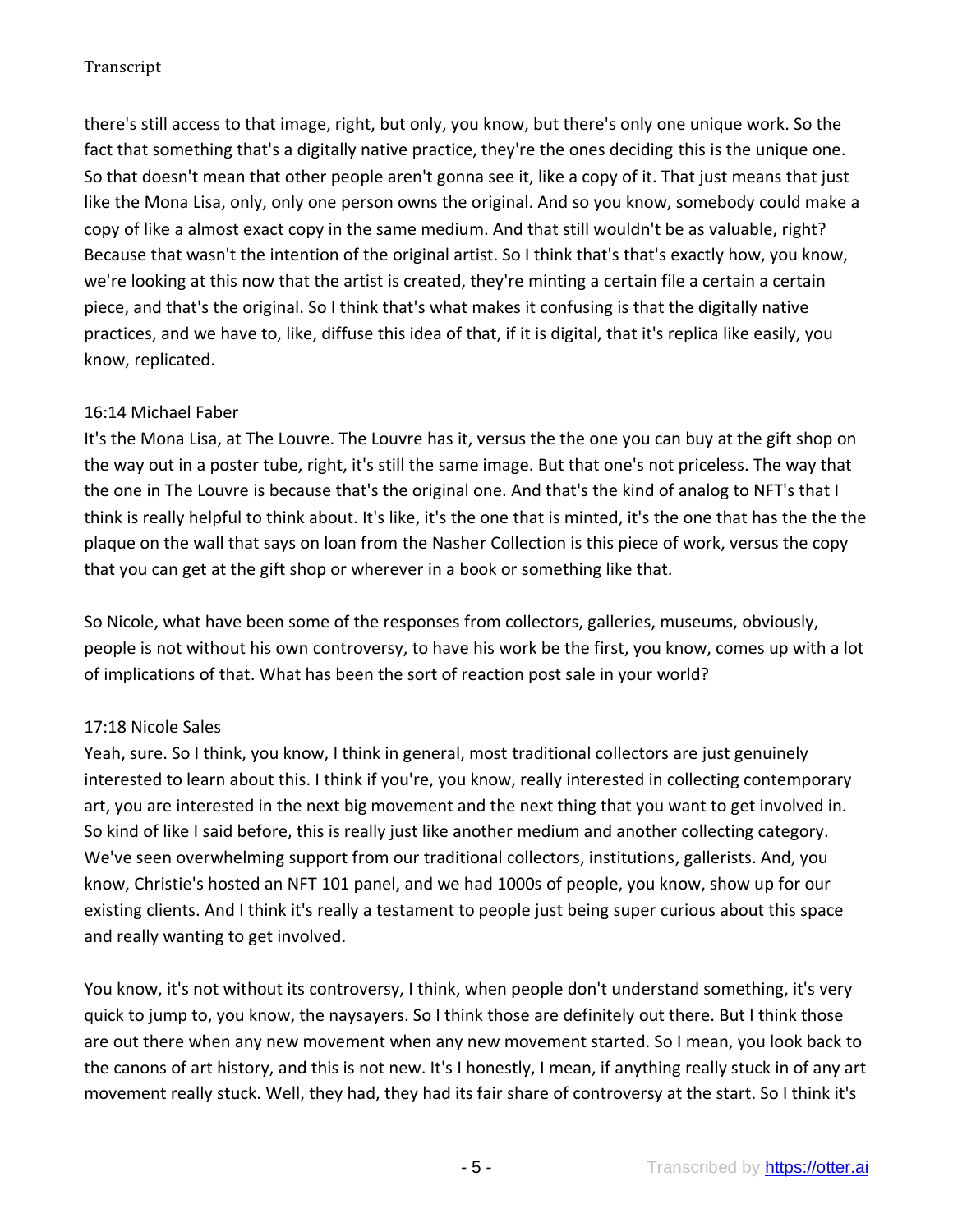a good sign that this is stirring so much positive discourse around around this honestly. And you know, like I said, Christie's is really behind this. We actually just announced last week that we're selling another NFT from the crypto punks movement. It's from the directly from the creators, we're selling nine crypto punks, which are really the kind of OG NF T's and they're created a couple years ago. So we'll be selling those in our most high high profile sale in the evening sale in May, in mid-May.

### 19:12 Michael Faber

That's awesome. Glad to see that. It's continuing on. And there's a lot of growing interest in it. Among the, you know, the collectors, the museum type community as well. Had to say goodnight to my daughter.

So where are we at here, I wanted to get into another area of sort of controversy around the NFT's which is the big question around the sort of climate impact of NFT's without getting too far into the weeds on like, the process when you meant something right. But this is this is the key thing where there's a big environmental implication, right when you miss something on the blockchain, it goes through a process called mining and the block has to be solved and what that means is that there are computers all over the world were attempting to solve this block, because doing so rewards them with the currency.

But the problem gets increasingly harder that you have to solve computationally in order to do that. And at this point, it's taking orders of magnitude more energy per block every single time by design, it gets harder and harder and harder and harder to solve the block. And so there's this huge environmental concern around doing this. So either of you, I guess, you know, what, what are you think about the the sustainability of a practice that relies so much on major energy consumption on the order of like a single minting could be like driving your car for 500 miles or something like that?

# 20:44 Nicole Sales

Yeah, I'll just quickly, I quickly comment, and Carrie can can take over. I think, the one thing I'll say about this, this is a really new technology, Blockchain in general is just it's so new, compared to other things. So, you know, the longer that this is around, and the more smart people put their heads together and work on this technology and, and NFT's and blockchain, I think the more environmentally friendly this will become.

And just a second point, I think, with minting NFT's, it's a very small part of the overall blockchain, you know, community and transactions, that, you know, it's definitely a problem. And I think the community needs to fix it, but it is a small relative to all of the other transactions happening on the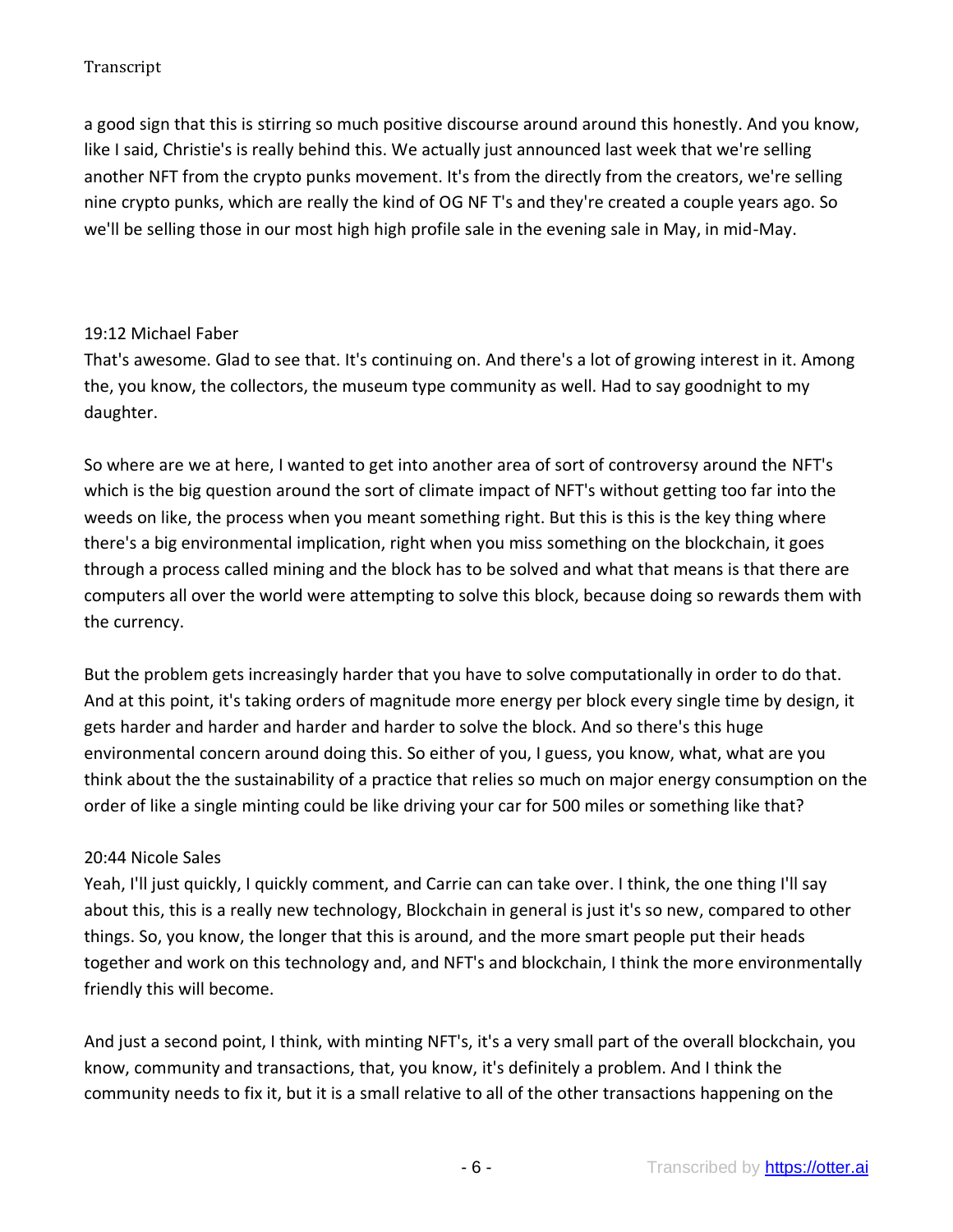blockchain. And when you are minting something as an entity in transaction, you can very quantifiably see the impact that it's having on the environment. And when you can see all of that data so clearly, that's when you can fix it. So unlike some other things that, you know, are terrible to the environment, it's very hard to quantify this is very easy to quantify, and, thus, I think will be easy to fix it, the longer this technology exists.

### 21:59 Carrie Able

And I'll just add to that briefly, I know, Ethereum 2 is supposed to solve a lot of these issues, which is supposed to be you know, imminently coming out. And, and I also think that there's been, you know, there's a lot of people trying to find something wrong with with this because, like, they don't understand it, or, you know, and, um, I think for me, I look at it like this, why not just maintain a whole bunch of things, um, you know, I look at it as, like, if I'm going to do, you know, an eight and a half foot tall, oil painting, like, no, people are used to that. So they don't say, oh, like, you use this many layers of paint, and you had to, like, the gas to ship it across the ocean, you know, nobody's like commenting about that, because, like, it's, it's, they understand that, and it's been around for hundreds of years.

So I think that people are always going to be quick to point out any sort of flaws and something that's new or something that they don't understand. And, and like Nicole said, I mean, there's really smart people working on on continuing to make this better and better. And I would just say, for any artists in the audience that are, you know, interested, that they should treat it with the same, um, you know, like effect that they would doing a painting commission or, you know, taking it seriously, not just, you know, minting a bunch of things, just to see what happens. That would be my suggestion.

# 23:24 Michael Faber

Yeah, there's a lot of questions about the future of it with with the environmental impact, the Ethereum 2, I think, would be a great first step there that takes some of that. That heavy computational power, and instead of that proof of work, doing the work of that computation, to create the next block, it asks people to just stake their own existing cryptocurrency to form the next block. And that gives that immutable trust element there without necessarily having to do these heavy computations. So I'm definitely looking forward to Ethereum 2.0, as well.

Carrie, I want to talk a little bit more about your art practice. Can you talk a little bit about how technology informs and defines your art? And maybe even a little bit about what you've got going on right now? Upcoming projects, and you mentioned an NFT drop, as well coming?

#### 24:19 Carrie Able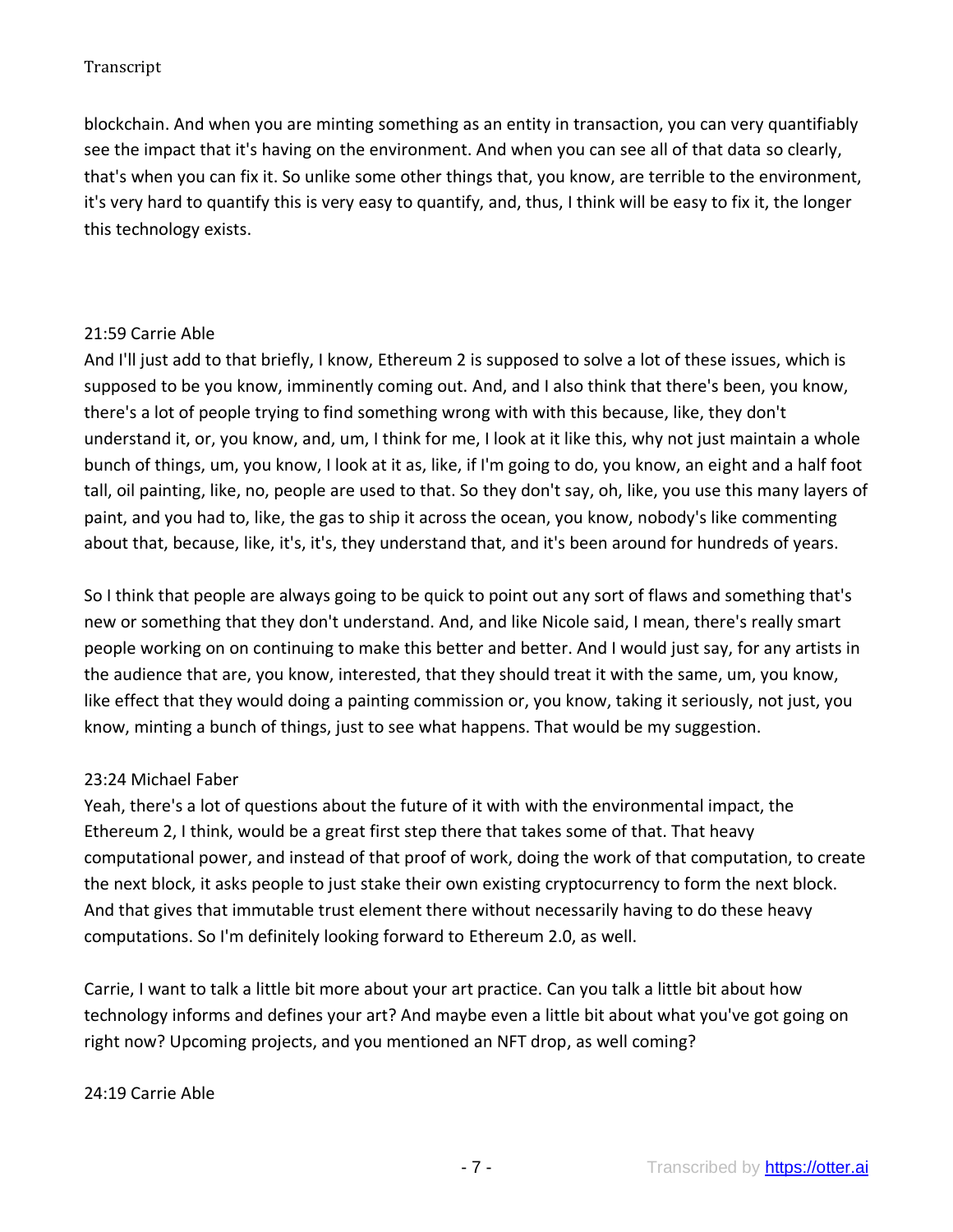Sure. Yeah, I am. Thanks so much for the question. And I, I've always been super fascinated and interested with tech, like tech and art have always been, you know, the two things I was probably most interested in. And so it was actually at a Duke event, four and a half. I can't remember how I think it was in 2016. Where I do guest me to host a dinner, where I was like the art table like there were different and this was in New York, and then I met who has now become a good friend of mine. The first time I met him, Nahiyan Ahmad, who's who introduced me to Amy actually from DEMAN. And he we started talking and he was a little familiar with my work. And then when he found out at the dinner that I'd actually built my own app for my work. It wasn't, it wasn't that great, but I did it. And he was like, well, you know, I work at this VR studio, like, you should come and just like, check it out and check out our stuff. And I bet you love it. So I ended up spending a ton of time there for you know, the next three years, I'm very, you know, good friends with all of the, the people there. And that really introduced me into the VR space. And so just having access to that equipment and being on, you know, around, so many innovative people were a lot of, you know, development meetings were having happening, and just around that energy of people, um, really introduced me to that.

So I do VR, which is virtual reality and augmented reality, which is when you see some of your own environment, so like, Instagram filters are probably the most well used form of augmented reality. So I have actually, because that's so accessible, taking some of my VR sculptures and import them into creating Instagram filters, because, especially right now, I mean, that's what's so accessible to people. And, and so then I also incorporate my music and, and then, of course, with the crypto, it's not necessarily totally related. Um, there's some people in the VR AR world who are not involved at all. But I mean, there seems to be because of its digitally native sense. To me, that always seemed like a really natural correlation to become interested in that and to see how that can be beneficial to the VR air work. And then I also still do oil paintings, I think, I don't know if Nina wants to pull up, um, I have some I don't think so much. Um, so any students that are out there, um, so here's just traditional oil painting, which I do and then I think coming up, we have a mixed reality. This is a mixed reality video of what it looks like to do a VR painting.

So it's so cool, you can you're literally painting in the air on this is an Oculus medium, which I did with quest, um, and then you can 3D print what you do in VR, and actually create objects from it. So that's one of the things that's really cool about VR, you can, you can correlate all these different elements on I use the VR sculptures and, you know, music videos, and Instagram filters, you can 3d print them, um, but you're literally sculpting in the air, which is so cool. So it's just like real sculpture only, there's no gravity, and you can change the scale. So if you're going to be printing something out, you have to kind of imagine what would this be like, in gravity, you know?

And then did you Michael, did you want me to talk about, um, oh, you said upcoming projects. So currently, I'm working on an NFT drop with a oh here I'll talk about this is a VR music video 360, you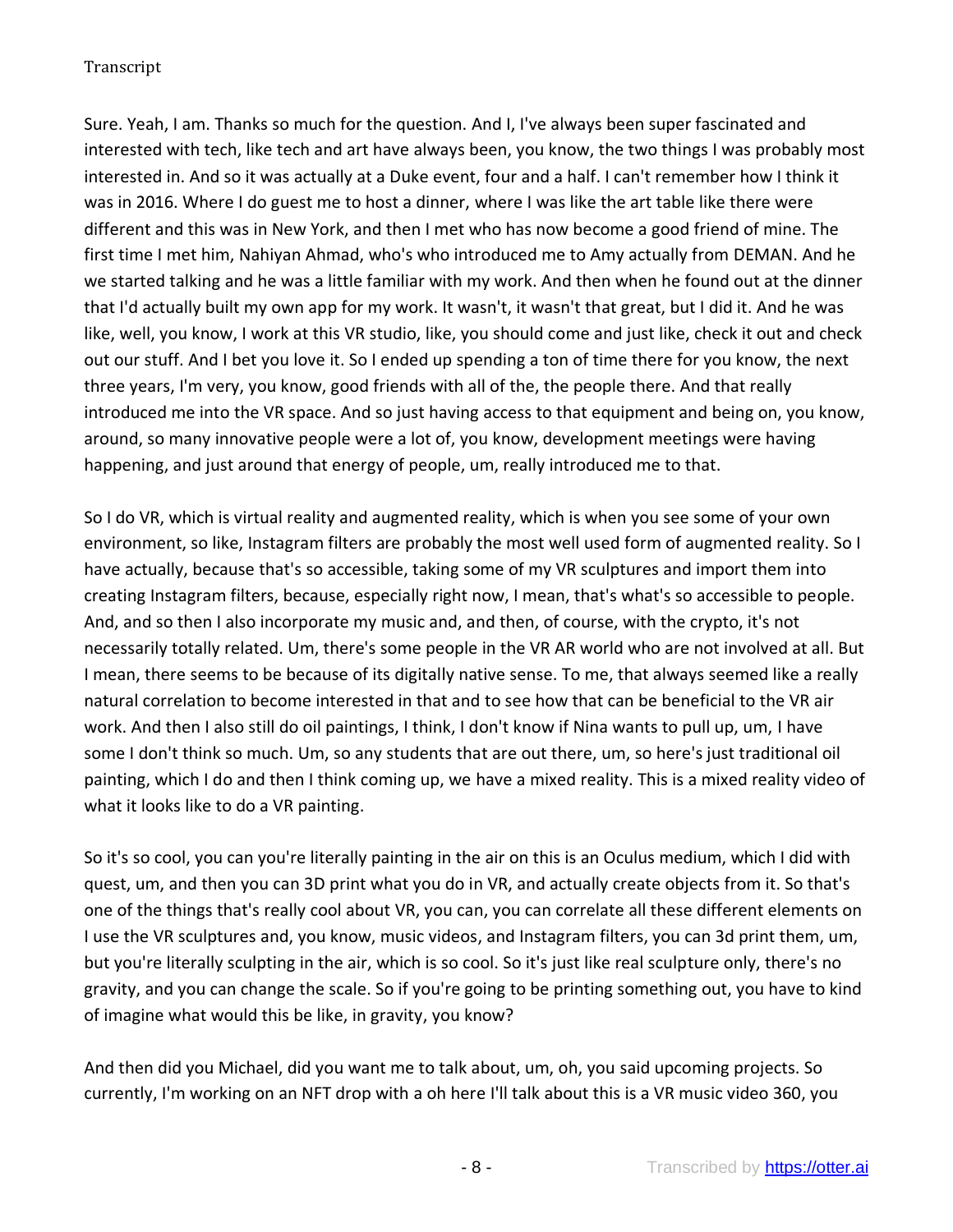can view online, there was one of the little sculptures embedded in there. 360 videos are another really accessible way to reach people. This is one of my music videos, that has this is actually an AR experience you can do on Instagram, so you can literally step inside the video. And I did that during the pandemic as a way to really like connect with people, this is actually a song about depression. Um, and I don't know if you can see it because of its location on the screen. But it's this is a augmented reality experience that I did with this company called A Rise where you can basically place the AR work in your own backyard in your own environment. And then it also has a music, one of my songs element to it. Um, yeah, so there's, there's tons of different ways that you get like the sky's the limit, and, you know, music as well, being sort of a digitally native practice now, with the last, you know, 20 years with the way that the record industry is going. It's really going to benefit from this technology as well, I think.

#### 29:24 Michael Faber

And your upcoming NFT drop. See, Nina posted that. Do you want to talk about that at all?

### 29:30 Carrie Able

Oh, sure. It's with this great company called Electric Artifacts, and they're based in London, and we're doing this, they've been really like wonderful. We're working working on three different pieces that will be in the in the collection. And then I think you said to talk about the, so and then the other thing, the other couple things I'm working on. I'm so thrilled to be in the the Venice Biennial next year, which is just crazy because it's like a lifelong dream of mine that's happening now. Like I was like, that's been on my dream board forever. Um, and and they want me to do like all of the things, so I'm I'm doing like a performance, I'm gonna have a, I want to make sure people are included. So one of the things I'm going to be incorporating is potentially like calligraphy within the the exhibition so that there'll be a perform a holography performance, as well as like a live stream of the like a live stream volumetric capture of the performance so that other people can kind of view that and another accessible AR VR type of way. And then there'll be all of the elements like the paint the the two dimensional oil paintings, VR sculptures, and then on the headsets, as well as augmented reality triggers from the oil paintings.

# 31:00 Michael Faber

Awesome, a lot of congrats coming through the chat, by the way, on the on the Venice Biennial. One quick follow up question that I saw come through, as well as what kind of software are using for the AR and VR creation stuff if people wanted to, like, try to try their hand at some of this stuff?

#### 31:20 Carrie Able

So the so you can you can kind of, uh, you can cross platforms a lot with the AR VR, like some of the some of the AR, things that I have done actually started out like I created them in, in VR. So I would say, if you're somebody that is really interested in getting involved in this, I'd say get yourself an Oculus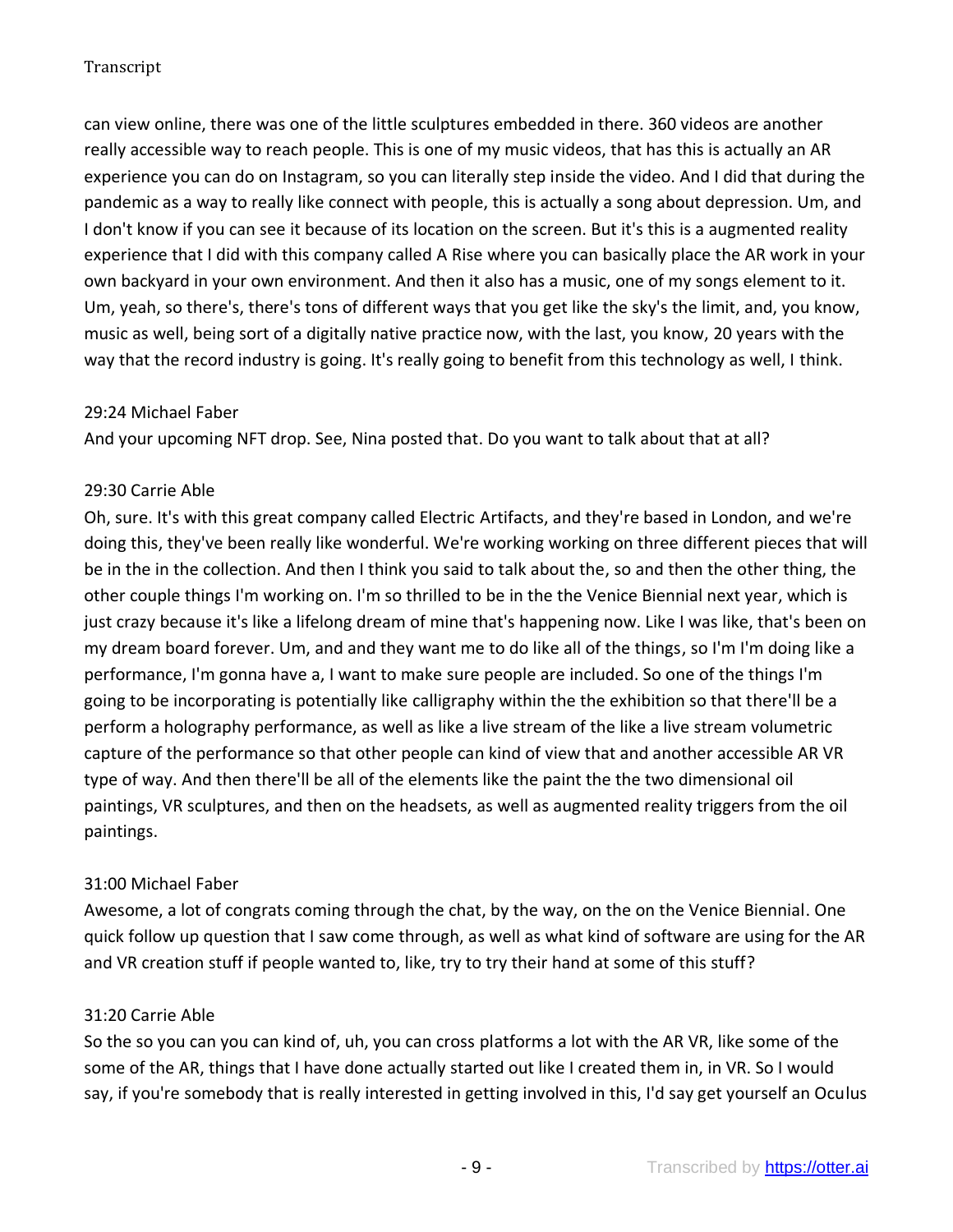quest. Um, it's \$300. Like, it's standalone, you can do so many things with it, which is amazing. I mean, when I started out, I mean, I'm gonna sound super old here, but you had to have like, it took me like the first thing that Nicole saw, I was setting up that thing for two hours. And I was like, there can't be any Windows near it, there's, I got to set up these little infrared trackers. And like it was just and now it's like, what it's like just, there's no computer, you can just put it is amazing. Um, some of the more high-powered programs, you still have to connect to a VR laptop, but you can actually there's a way that you can use the quest with the VR laptop. So I would say anybody looking to get started, I would get one of those. And if you start getting more interested in some of the like sculpture that I was talking about, that I did with Oculus medium, and you do need a VR laptop for that, and I'm happy for anybody that has questions. I get really excited. Feel free to DM me, message me, I love answering questions about this, especially students, so feel free to ask me anything.

### 32:46 Michael Faber

Thank you. That's awesome. I want to get back into NFT's a little bit. Beyond the art world in particular, you know, we've seen NFT's taking hold in a lot of different places, I think most notably is probably the NBA top shots, where the NBA is now selling collectible digital collectibles of you know, Zion Williamson dunking on someone that can go for 10s or hundreds of 1000s of dollars just to own the little video of Zion dunking on somebody again, because they've created this digital scarcity. They're only issuing 10 of that video for you to be the owner of. Tom Brady, it was announced the other day, is getting involved in NFT's with a new company called autograph. So obviously the sports world is is interested in this from the highlights and you know, collectibles just like your old baseball trading cards and things like that. But where else do you guys see NF t's going from here where other places where you feel that could be interesting to apply this technology to?

# 33:51 Nicole Sales

Yeah, well, I carry talk about the music side, because I think that's has a huge, a huge benefit, especially with the royalties to artists just like visual digital artists. I think music huge, huge benefits there. But I think in general, and NFTs have such a wide range of opportunity that exists. I mean, just going back to the blockchain technology and being able to record permanently at track your transaction and record permanently ownership and provenance and provenance not only just for art, but for any any transaction really. And, you know, being able to record buying and selling of goods and verifying that instantly, I think has huge, huge impacts on the financial markets, particularly.

#### 34:45 Michael Faber

Carrie, you want to talk about the music side of things? I'm curious about that as well.

#### 34:49 Carrie Able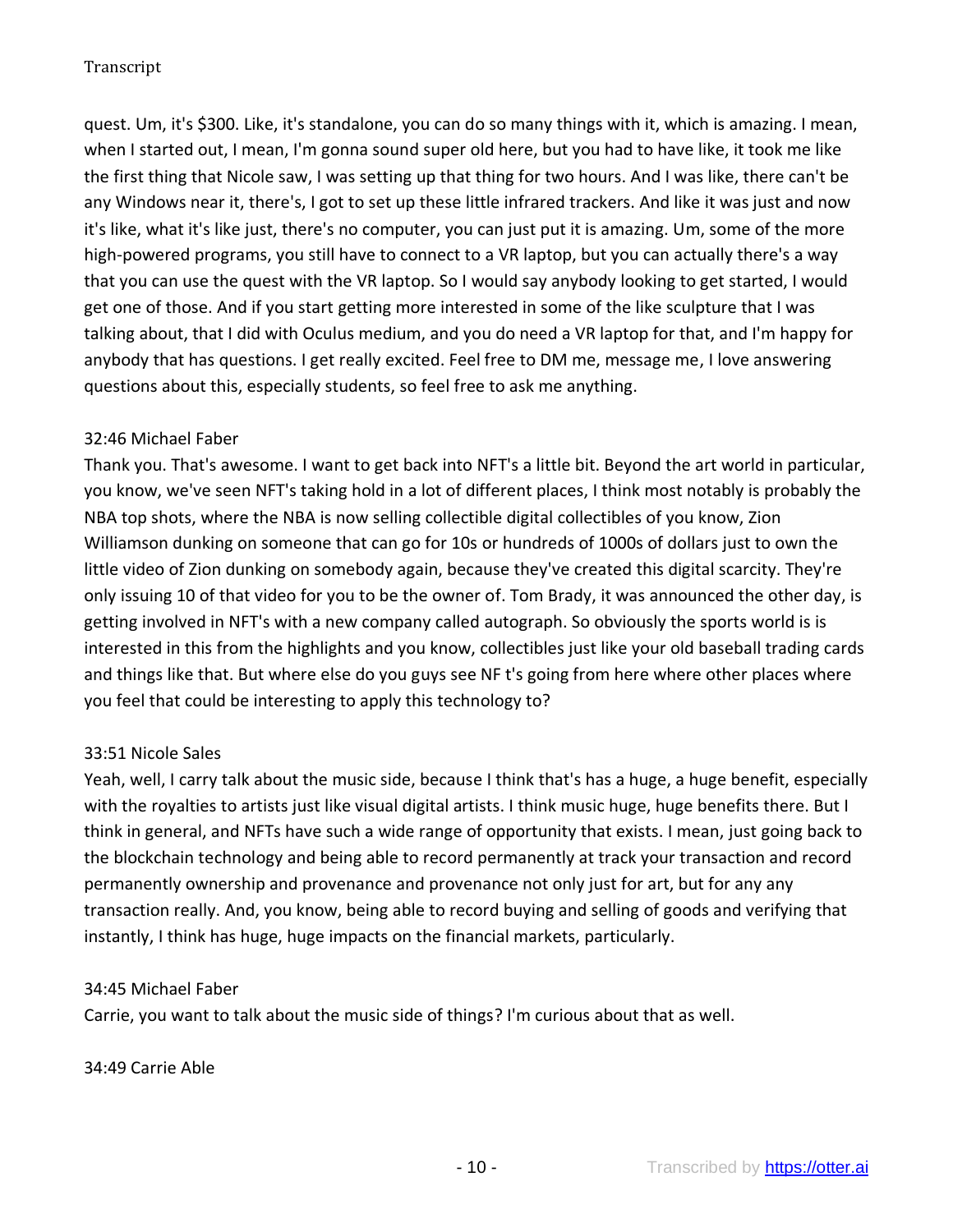Sure. Yeah, I'm on I didn't even I didn't even talk about music project. I'm working on such exciting music projects with people that I am just thrilled to work with Arden Teneo (sp?). Tony Man who I saw just jump in the chat. Um, I think one of the things that's really, really exciting as far as music is that because especially this last year, touring has been, you know, most musicians basically mostly make money off of touring, because there's not much royalties. Like, I know, Michael had joked about the Spotify royalties, on my guess what my royalty check for more than 100,000 streams is from Spotify, it's \$40, which is like not even enough to pay for my Spotify subscription for the year. So I think what I'm, what NF T's I think will do for musicians is like, you can I mean, I think the sky's the limit, I mean, you can you can, like, you know, have, um, you know, maybe it's a sort of a fan art piece, or like, you know, you could have a, you know, like a preview to a songs unreleased, or maybe it's a live version, or maybe, you know, the, it comes with a, you know, a special concert like everybody that get, there's just like, the sky's the limit, I think, for this, and I think it's really a way for people to not just feel like they're supporting, you know, they're the musicians that they love. But it's also a way for them to feel like they're they're collecting, they're like getting something that could potentially be very valuable. And so it's just, it's wonderful. And I don't think we even really can totally grasp and implications of how huge this is going to be. But I think that, like the way that the internet totally reverse a lot of things, you know, in the 90s, I think that we're going to see this come back and make what kind of decimated a lot of that, that creativity as far as being paid, I think it's going to, we're going to look back at this moment and see that, that you know, we're attracting music and art is going to attract more people because they're going to be able to make a living from it.

# 36:57 Nicole Sales

Yeah, I just want to add to that quickly, I think the transparency that exists with just selling and buying NF T's really connects the collector or the buyer to the artist in a much more personal way, then it was before you know, if they're going to buy, you know, a Picasso, you have, obviously Picasso is no longer, a contemporary artist, let's say through a gallery, you could have no idea you couldn't you could never meet them, the artist doesn't even know who who bought that, you know, so I think this is, yes, it's a monetary transaction, but I think it has wide reaching impacts, and to really foster a much better relationship between collector and user of the art, whether it be music or visual art and the creator itself.

# 37:46 Michael Faber

Yeah, so I want to jump off on that a little bit in a different direction. Because you know, I think right now, where NFT's are on the creator side of things, you have a very specific kind of techie aesthetic or even like internet like meme almost aesthetic. And on the buyer side, you have a lot of people who made a lot of money with Bitcoin basically, or or cryptocurrency in general, and have these huge wallets of cryptocurrency that they made during the 2017 boom.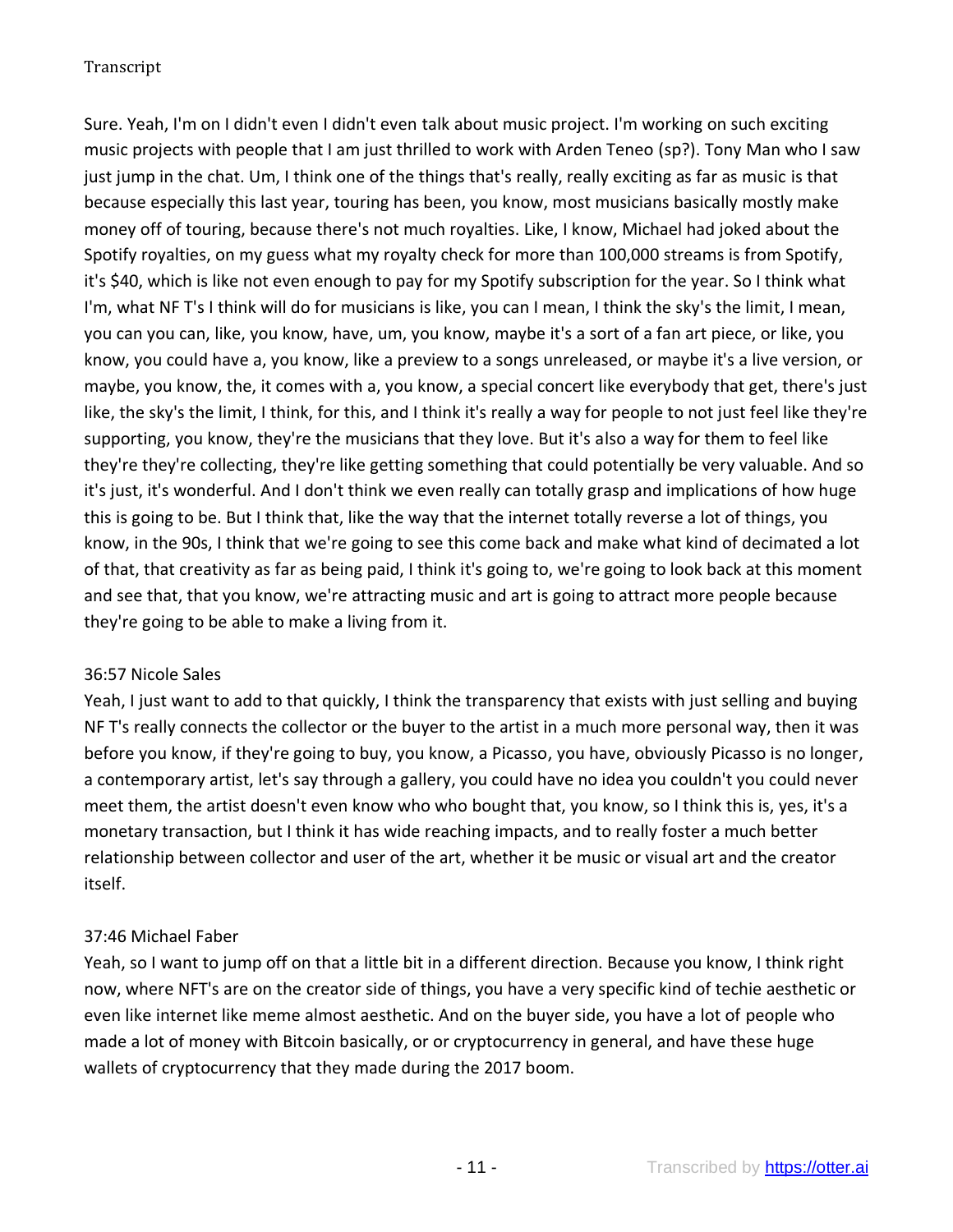And to be honest, I don't have the data on this, but I'm willing to guess that a lot of those people, in fact, probably most of them are white guys. And so I think when you talk about something that is like a tech focused, or there's a component of technology to the art side of things, and there's a component of technology to the the buying aspect of it. There's a lot of people, you know, being somebody who works in technology, like there are underrepresented minorities historically excluded people, women, minorities, you know, first generation college students, low-income students, who are traditionally historically have been excluded from these experiences. And I think we need to do a better job of of incorporating them and increasing the diversity of this so that it's not just all meme jokes on Superare that everybody is buying for NFT's. So what are some ways that we can push that forward? What are some ways that you see either developing or that you'd like to see developing around increasing diversity in this whole space?

### 39:28 Nicole Sales

Sure, so um, I think the whole Beeple sale in general and this craze in the last month or so has, you know, really lifted the legitimate nature of this as being an art form and will inevitably lead to more diverse creators coming into the space, I think, yes, it's a lot of white guys and yes, it's a lot of white guys buying it. But I think the popularity inherently will make it more diverse. So I think, you know, Christie's we are doing, we have things in the pipeline that will speak to this. And, you know, and I think it's a really important issue. And I think, just like other art movements, I think there are women, for example, are not women artists are far underrepresented in contemporary art galleries today. So this is a wide ranging issue that I think, you know, in general Christie's is really working hard to support.

#### 40:36 Carrie Able

So I have to say, I almost wear my Ada Lovelace shirt today, uh, that we like, you know, I think she would be so proud. Okay, so she's the first person to envision that company, like numbers can represent ideas. So, like, I mean, and I think we forget, like, how many women were pioneers, because they were, you know, they're not as well like, talked about or, and that, you know, once something becomes very profitable, then they kind of get pushed out. But I mean, there were a lot of female pioneers that, you know, or something, because, you know, so anyways, I just had to bring that up, because I was like, this post morning. Um, but I think I think like, like, she would be so proud of like, the fact that not just like, representing ideas, but like the, the infusion of tech and creativity and, like, the decentralization and so yeah, but I'm really, you know, excited to have, you know, people like Nicole who, you know, want to work with female artists, definitely, I can say it, it is, it is a challenge because your your can tenuously kind of undervalued, and you have to work twice as hard for half as much. But I think that, um, what it takes is, you know, women making themselves visible to and that's why I'm so passionate about talking to students and talking to emerging artists and supporting emerging artists, because if they see you doing it, then they know that it's possible and that, you know, they can also reach success.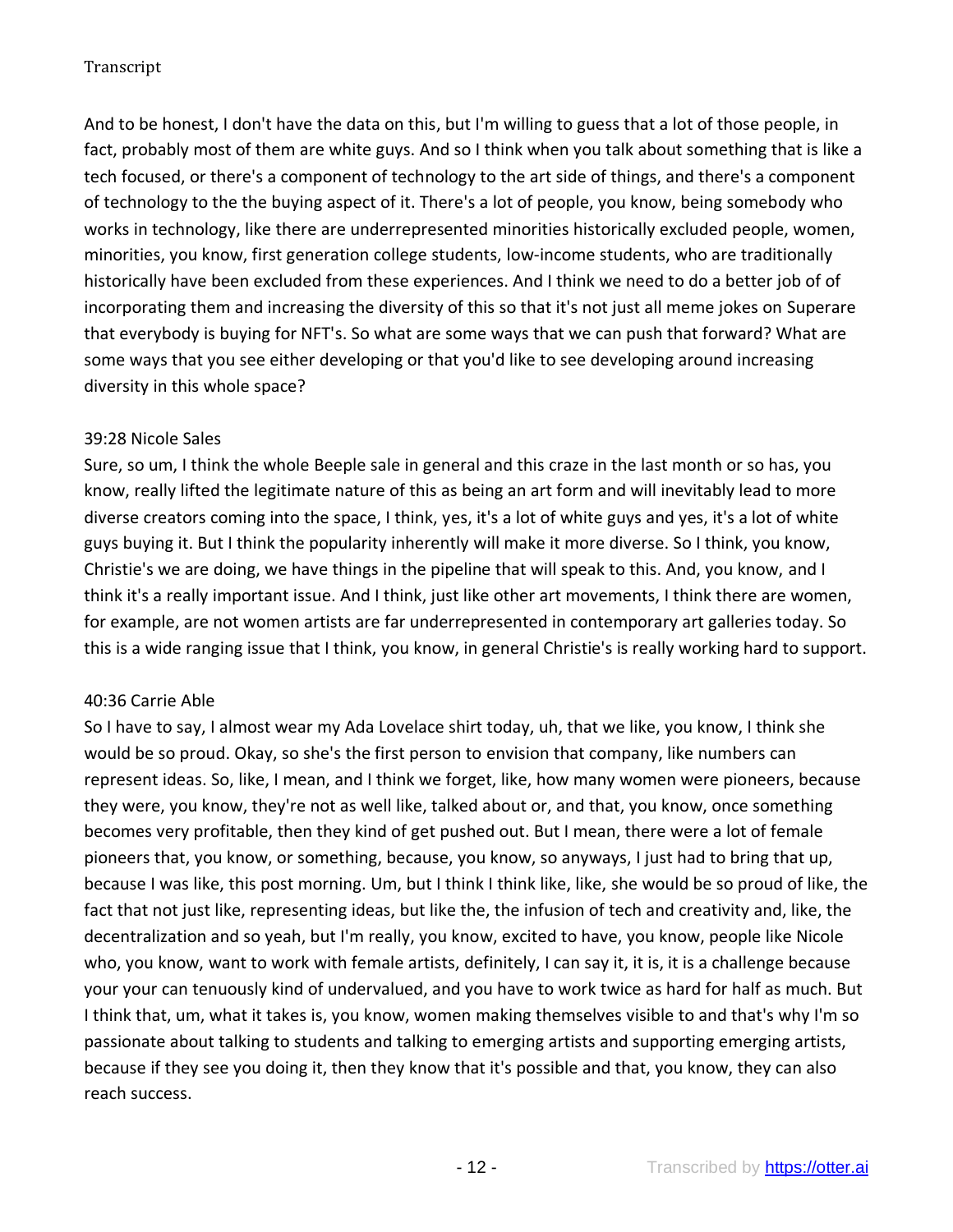# 42:08 Michael Faber

Quick segue, Carrie, thank you for teeing me up. I wanted to talk a little bit about before we get to a couple audience Q&As, if we have some time. I wanted to talk we have a lot of students on here right now about your Duke experience, what how you ended up where you are now, what experiences at Duke that helped you get to this point in your career? What are some tips that you think you would share with Dukies about, you know, what you did when you were at Duke things you took advantage of, you know, the kind of most important stuff takeaways for for Duke students who are listening today?

# 42:47 Nicole Sales

Sure, I'm gonna start, and I tried to get involved in as much art related programming as I could, I think there is just looking at the websites and things now and through DEMAN, there's a plethora of more opportunities today than there were 10 years ago, but I think, um, you know, I got involved in the Durham Art Guild, which is the downtown Art Gallery, which was great. I had, I loved working there, I worked at the Nasher, I did a couple internships, I did the Duke in New York summer semester, which was really great. A lot of, you know, living with a lot of other Dukies that were also interested in the creative field was really inspiring. And then post Duke, I think, the alumni network is unbelievable. I mean, Carrie and I didn't know each other at school, we I met Carrie at a DEMAN event, um, I don't know, four years ago, something like that. And, you know, here we are talking about so I think, you know, the, the community doesn't end when you graduate, it's honestly just grows exponentially. So I think really tap into that. One thing I honestly wish I did more of while I was in school was take advantage of all the amazing speakers that came to campus. And in any and all fields, I think I was kind of focused at Duke, you know, I knew what I wanted to do. And I like, follow that train on the one way path and kind of didn't, you know, look at all the trees around me. So I think that's, that would be one one piece of advice I would give to current students.

# 44:23 Carrie Able

I, um, yeah. Just to for example, like yeah, I wouldn't have met Nicole without um, DEMAN. So thank you, DEMAN. That didn't even that didn't exist when I was in school. And that is such a great, I mean, they do such great events, you meet so many great people. So I would say like, yeah, again, it doesn't stop with school, like continue connecting with alumni. And I also say, you know, the more that you give, so like, when you have something to like then the more that you'll you know, get back and and the passion of the do community is just amazing. I mean, like So just continue staying involved.

I actually got kicked out of the visual art distinction program. And so I don't know if I'm the best, can't No, I'm just kidding, but no true story. Um, so I didn't get to have a show. But I had, Pedro Lasch was still there, I was so fortunate to have his first year was teaching there was my last year. And he was just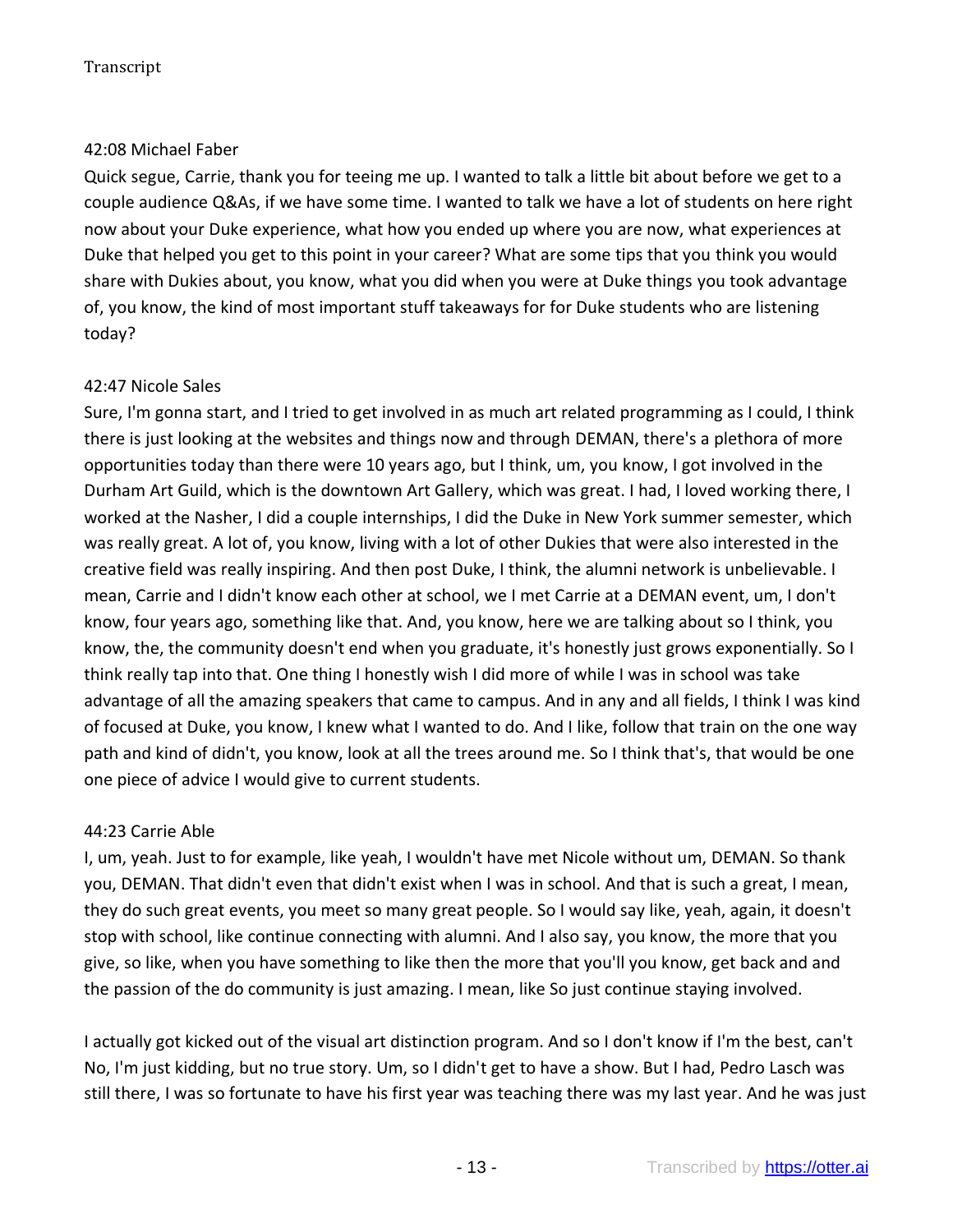so wonderful. And I had an independent study with him. And he was like, just channel your anger into a body of work. And he was just so wonderful. So I still keep in touch with him. And, you know, he really helped me envision the what the day to day life would be like to be an artist and how difficult it would be, and just some very practical things. And then I also just want to mention, yeah, like the, so if you if you feel like you're not having best experience, that doesn't mean that it's not a really valuable network, or it's not, you know, like you can, you can mess some things up and not feel like you've done everything, right. And it's still just such a wonderful community. And it actually gets funny. 20 years later, like, now, it's hilarious. Like, I don't I don't feel bad about it at all. Like, it's like, see what I've done. Um, but like, yeah, so keep in touch with all those, those Duke alumni and check out the DEMAN events.

# 46:23 Michael Faber

The arts was a different experience in the early 2000s, when Carrie and I were students at Duke. But I think there's a lot of great things for students to get involved in. And I would be remiss, Nicole and Carrie, both missed the CoLab when they were students. So I would add that to the mix for a little bit of technology flavor into what you want to learn. I think we have some time for some audience questions. Before we get to the end here.

Let me see if Nina has queued up a couple for me. Okay. So yeah, this is we'll make these somewhat short, so we can get through a few of them quickly. A lot of people have asked about the bubble. Are we in an NFT bubble? Is this a speculative bubble? What's the likelihood that we're in a bubble? Nicole, maybe have some thoughts on that or?

# 47:16 Nicole Sales

Um, well, what I would say to that is, there are several speculative markets in the art market. Trends come and go. I think this is definitely a craze right now. I think there are just like any, like any bubble, and just like any, any art trend, whether it be a certain artist gets really hot, or a certain movement of contemporary art gets really hot, whatever it may be, it will go down. But that being said, when it when it subsides, you know, either a lot or a little there will be the really great artists that survive and stay relevant and become and come to the forefront of art history. So I think kind of, like I said, In the beginning, this is definitely the start of a new medium, this is not going away. And if these in general are not going away, digital art is definitely a medium of contemporary art worth collecting. That being said, the nature of it is so decentralized, that it enables everybody in anyone to mint, whatever they want and sell it. So I think unlike a lot of other art movements that currently exist, there's not institutional critics to validate things, there's not galleries to kind of help you discern your eyes. So I think from a buyer perspective, which is what I would tell any art buyer is buying what you like, not what you think is going to be a good investment. A plus side if you if it turns out to be that way, but in general art, you should buy art because you like looking at it.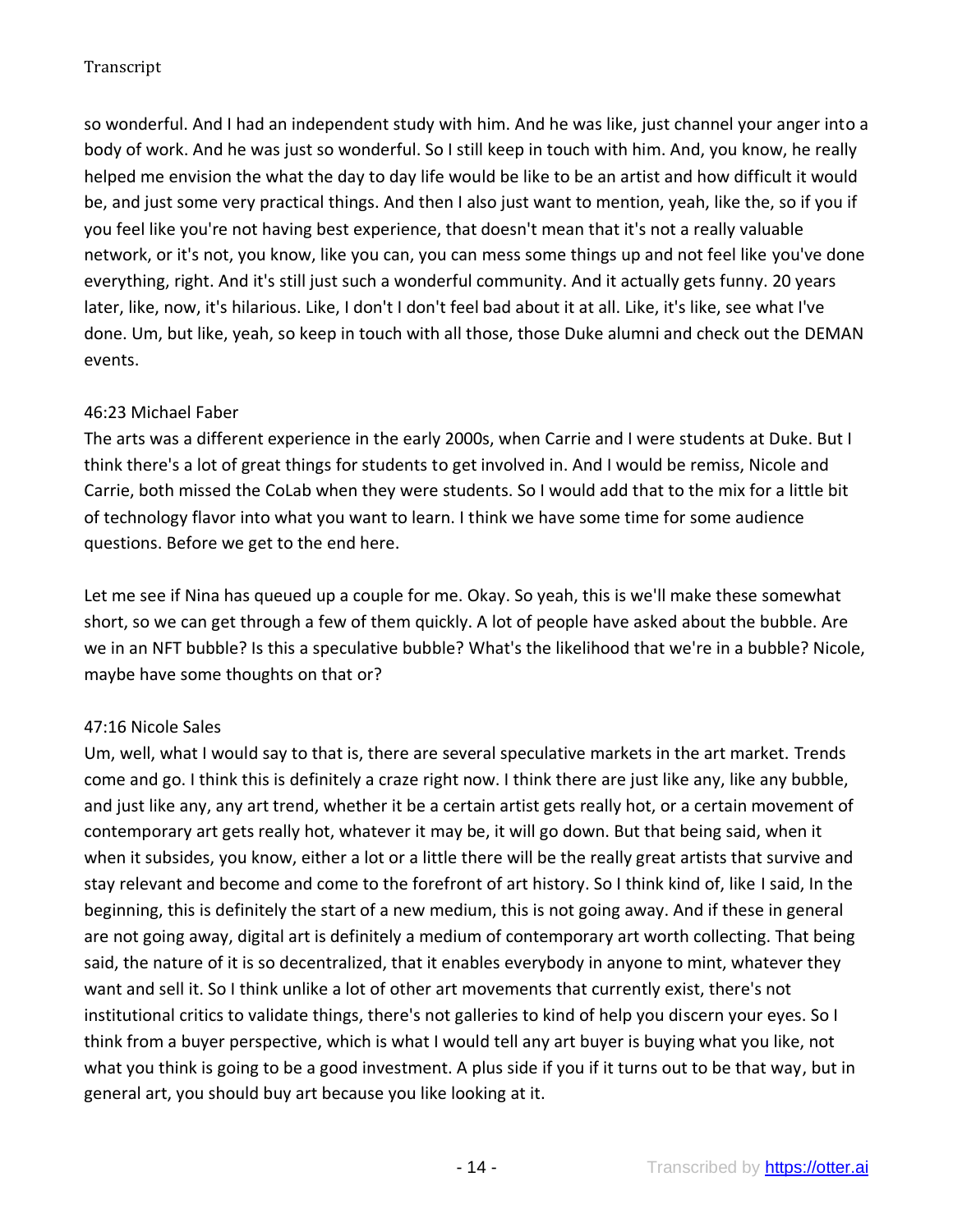# 48:53 Michael Faber

Carrie, how do you mint an NFT? Or where can we go, where can somebody learn about that process in more detail? Or how did you learn about that process?

# 49:03 Carrie Able

Yeah, so I first initially learned about it from and like, like I was talking about in like 2017 is when I first really learned about it, but I think Nicole and I had both mentioned on Rarible is a place that's an open platform that anyone can go to and you know, learn how to how to mend something. But again, I wouldn't just just because you men in it, and it doesn't mean it's going to sell and you do have to have some Ethereum to pay for the what's called the gas fees. So I wouldn't just, you know, meant it just anything, you know, but it could be an interesting thing, you know, to try and to learn and and yeah, and I just wanted to talk to what you're saying about the bubble. I think the most important thing here is that this is legitimizing digitally native practices. So whether or not it goes up and down because it's going to go up and down like it will but I think we'll look back and this will be a moment that will be remembered as legitimate. legitimizing digitally native practices.

### 50:07 Michael Faber

Trying to get through a couple more here, there's a couple questions that are kind of in the similar vein of like, what is this going to do to museums? How do you display an NFT? Is this going to put Christie's out of business because there's a, this decentralized nature of like being able to just skip the gatekeepers, and just have this buyer seller relationship through this decentralized platform?

# 50:32 Nicole Sales

I don't think it's gonna put us out of business just yet. But thank you for that question. I think, you know, I think kind of like what I said before, I think Christie's is a gives our kind of stamp of approval and justification of this market and these, this art, so, you know, yes, you can mint, whatever and hope to sell it. But Christie's exists, because people who buy through Christie's trust that we are curating what we're selling, and we're picking things that we believe have value, but also have significance in the general market and the art community, and are important examples of this medium and important artists that traditional collectors and buyers should be aware of. So I don't think it'll put us out of business. Um, your question about displaying it, and what this does to museums? I mean, there are, there are museums displaying digital art. Now, you know, whether it's on a projector that was made 50 years ago, or, you know, it's on a much more robust technology, you know, there's tons of artists doing new media stuff, whether it's in light, whether it's in sound, so I don't think this has really any adverse effects to the current museums, and the way that they work. And I also think that there are, there definitely are digital art museums popping up that are displaying, so digital only museums that are that are displaying great examples of digital art.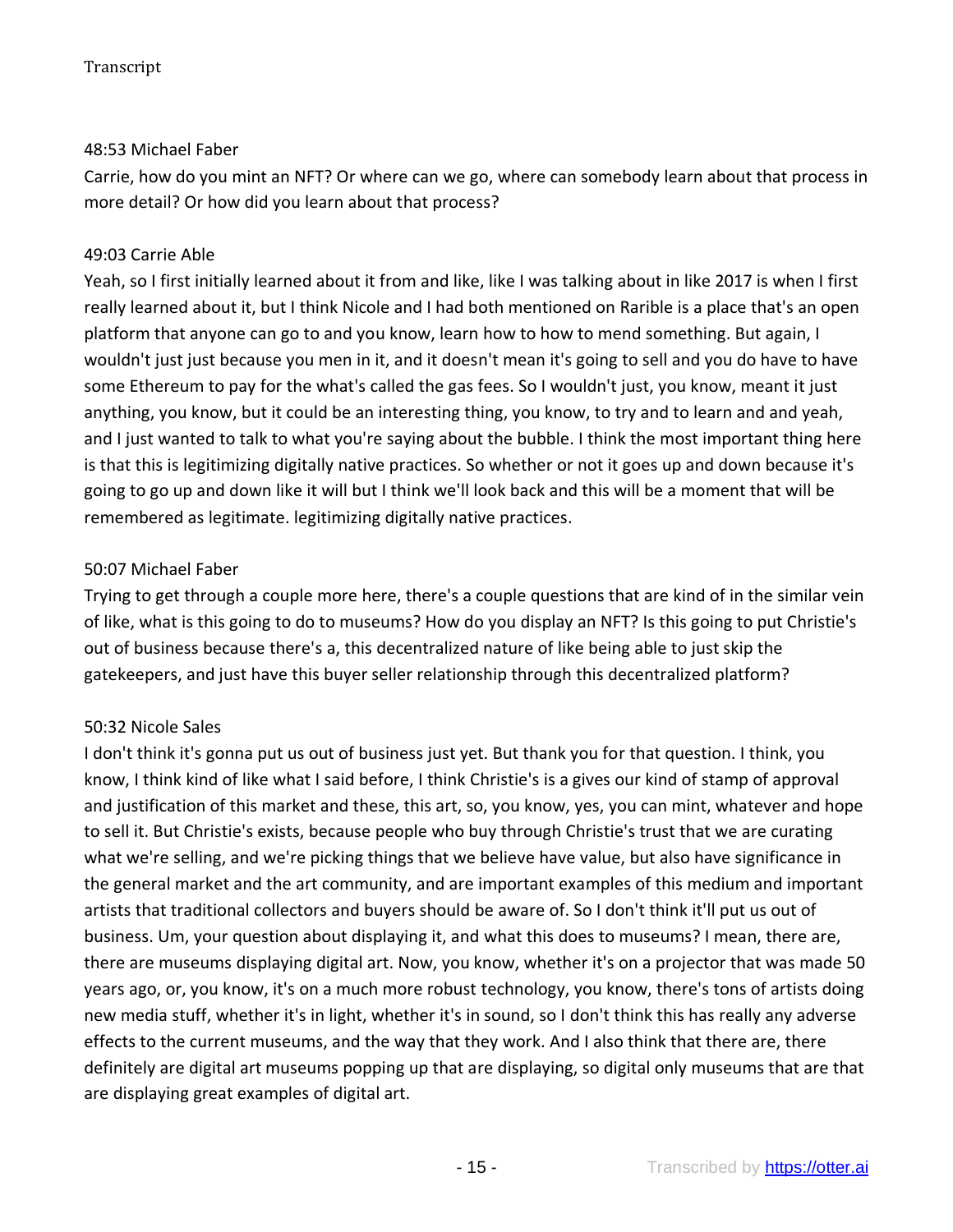# 52:10 Michael Faber

Thank you, I might have paraphrased that question a little bit, but I'm glad you took it in stride. And I agree that I don't think Christie's is gonna be cut out of this. Sunny Lee asked, curious about how selling NFT's work with copyright. If they're related at all, when a work is owned, what are the conditions of that ownership? Who sets those conditions? There's a lot of questions about copyright. Also, that I'll add to this around. You know, there's no check at the front end of minting an NFT, right? So there, there is no way for somebody or way to prevent somebody from just going and pulling something off of Instagram that I thought was cool and minting it myself as my own and selling it as an NFT. So what are the issues around copyright and ownership? Carrie, maybe you can take a crack at this one, If you have any thoughts?

# 53:07 Carrie Able

Sure. I mean, it's kind of I think of it as the same way as you know, I could you know, take the same bar of music and like put it in a song. But like, is that gonna make people respect? What I do? You know, like, is that gonna make people want to listen to my meat? No, like, they're going to be like, she just takes this from that. And, you know, so like, that's not going to make anybody have any interest in you. So I'm sure maybe somebody's doing that. But I mean, what you really like NFT's are a tool to, um, you know, make a digitally scarce sale that doesn't just by using that tool doesn't mean that people are going to value what you've made. And so it will actually really hurt you, if if somebody was going to do something like that. Because then, you know, they'll know not to take this artist seriously, because they're just, you know, and then not only that, but you're like out those gas fees that you had to put up to mint it.

# 54:08 Michael Faber

Right, those are not cheap Ethereum I think made an all time high today. Value of Ethereum is going through the roof. So the gas fees are the costs to mint it and those are not cheap. See if I can squeeze one more. Anything you guys could recommend in terms of other resources or places to learn more are things that people should do to kind of like, dive more deeply into this field that you would leave people with tonight to kind of if they're like jonesing for more after the session is over?

# 54:47 Nicole Sales

I think I mean, from the market business side, I think there is more than enough content being generated from every new source right now. So I think it's always best to read several different opinions. And, you know, the the naysayers and the supporters, I think it's really important to understand what the other guys are saying. And so I would just encourage you to read as many articles that are coming out, you know, Bloomberg, Journal, you know, everything is really is really talking about this from every angle. You know, from the financial markets angle from the art market angle,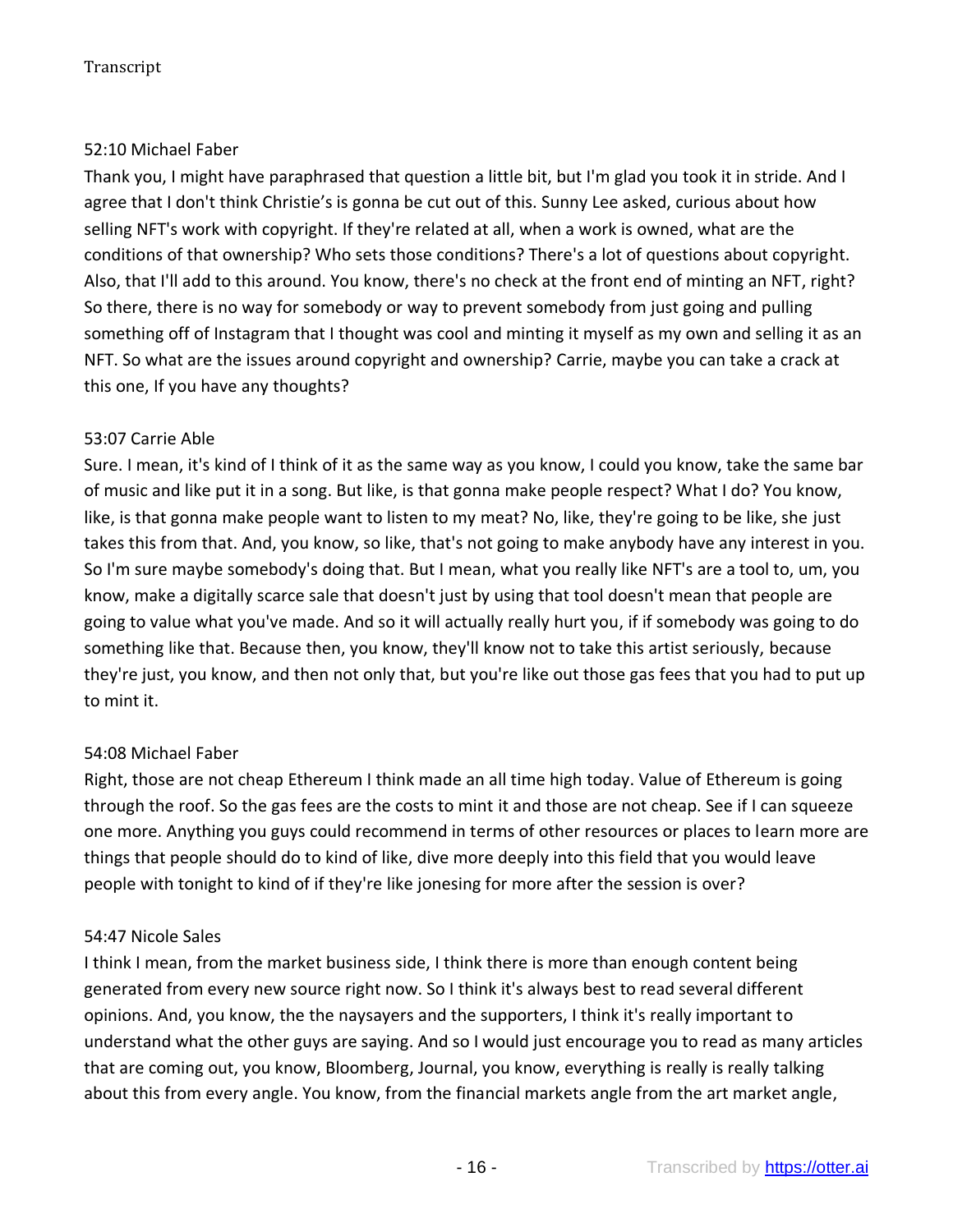music, you know, there's a lot of different, there's a lot of different stuff going on. So to stay relevant and stay in the conversation, that would be my number one suggestion.

#### 55:37 Carrie Able

Um and yeah, I second that. And then I would say, just from the artists perspective, I would say, you know, if you're building an audience, like social media is really important. So I mean, even if you hate doing it, like, if you're an artist, you just kind of have to put yourself out there keep, you know, building your audience, I'd say, you know, right now, currently, like, Instagram is kind of more where the art world is. And then I think Twitter, which I am not as big on, but that's seems to be more of like the crypto world. So I would say like, find people that, you know, follow some of the artists, you know, that you've that, you know, are doing crypto, and then, you know, see who they follow, like, follow hashtags on, you know, crypto art or, and just kind of get involved in and, um, yeah, again, read as much as you can start putting building an audience putting your work out there.

### 56:32 Nicole Sales

Just really quick, sorry, I just saw one question in in the in the chat, I just want to clarify about royalties. So basically, what it's, it's basically built into the smart contract. So when you set resell something, the industry standard is 10% of the secondary market fee. So, if you know, Carrie sells for music, and I buy it directly from Carrie, and then if I were going to then sell it to Michael, again, Carrie would get 10% of whatever Michael bought it for from me. There are some loopholes in that right now. And it's not perfect. But again, the technology is really new. And I think the more smart people work on this, the better these smart contracts will become.

# 57:13 Carrie Able

That's great. Michael, can I add something to that really quick? Oh, no, I was just gonna say, and this is, this is what this is really cool. Okay. So like, let's say that you're a producer, and you have like, you know, you're you're making beats or something like so that is something where you could sell that to someone, and then, um, and then, you know, again, like set this the 10% royalty. And then let's say that, that becomes huge. And then after you die, like your kids still get that 10% royalty, if it like gets really popular, and then it sells. So it's also like creating sort of like generational wealth, that hasn't been, you know, happening for. So anyways, just wanted to add that.

#### 57:51 Michael Faber

Now, that's really important. And I think that's like, there's so many implications of this tech that I think are just starting to get uncovered. These smart contracts are really interesting the things you can build into them, how we can sort of play that out in the long term. So there's obviously a ton of stuff happening right now, there's a ton of information. Obviously, the fact that we had such great attendance tonight, a lot of people with really great questions, I wish we could get to all of them.